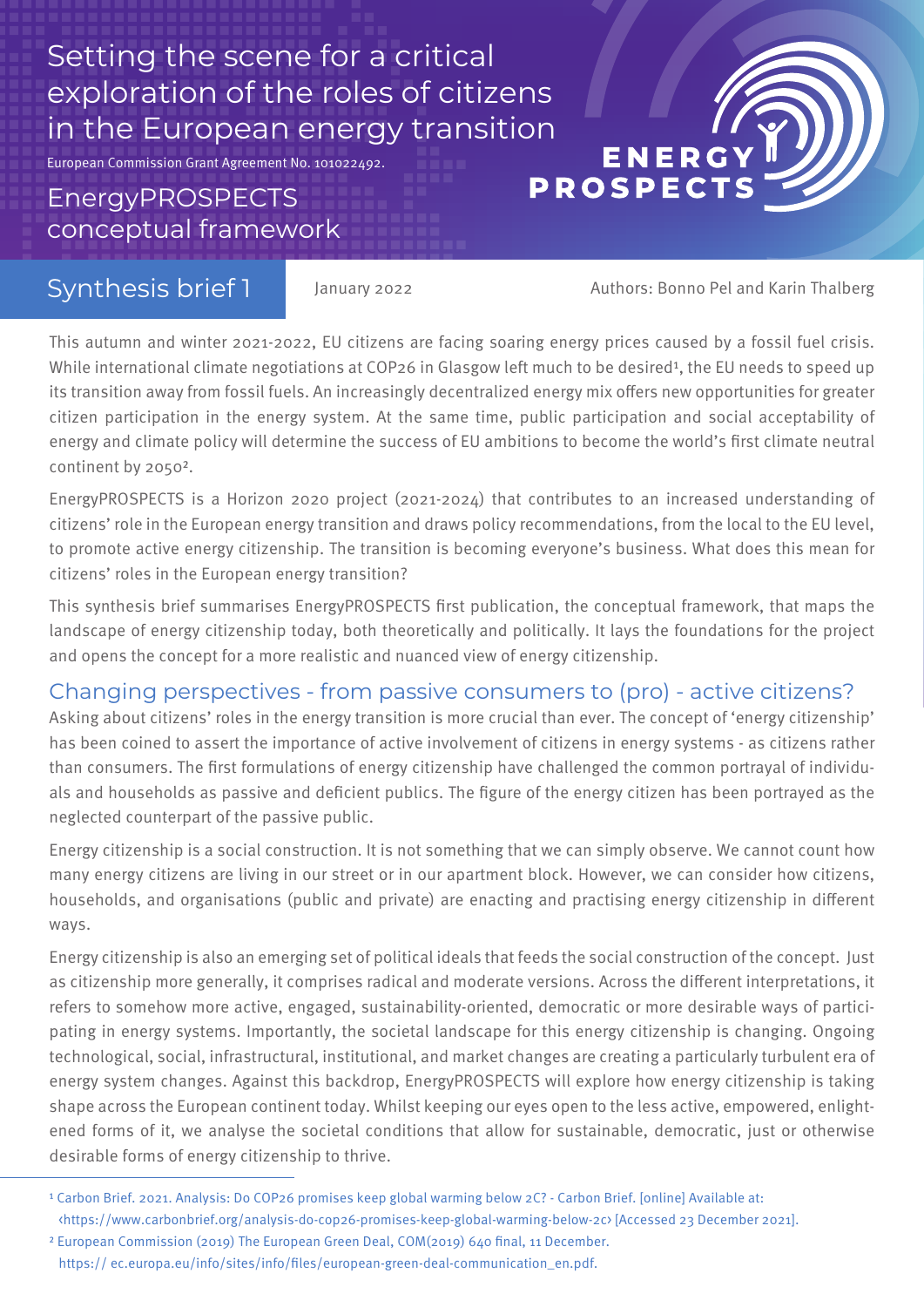#### Energy citizenship as a way to rethink the governance of the energy system

The energy transition requires transformative changes, including on the governance of energy systems. Examining energy citizenship could give some direction for the kinds of social and institutional changes needed for citizen involvement that goes beyond the role as consumers on the energy market or as recipients of an energy energy efficiency campaigns. From this perspective, the concept of energy citizenship could set the stage for renewed political decision-making and democratic settings.

#### Getting a more comprehensive picture of energy citizenship practices today

In the current political debate and within academic research, there is an over-exposure of certain forms of energy citizenship<sup>3,4</sup> - the celebrated exemplar cases, such as frontrunners within clean energy technology, pioneering community energy projects, and other such 'best practices' exchanged across member states. These 'manifest', visible and exposed, types of 'active', 'engaged', 'sustainable' or desirable energy citizenship are arguably only showing a one-sided image of the actual practices enacted across Europe today. By using a broad range of social and innovation theory insights, EnergyPROSPECTS opens up the concept of energy citizenship by including multiple 'latent', less visible, forms of energy citizenship that also form part of the energy transition (see illustration).



#### EnergyPROSPECTS conceptual framework opens up the concept to include 'latent' forms of energy citizenship

 **Passive citizens and 'late adopters'.** Beyond passive consumers and non-energy citizens, there are disempowered citizens, alienated citizens, and overwhelmed citizens. Likewise, there is a broader spectrum of followers to find after the 'frontrunners' and the 'early adopters'<sup>5</sup>.

 **Collective action.** Energy citizenship is often depicted as the active engagement of dynamic individuals. Less is known about the role of households, organisations, and energy citizenship developed in the social relations between individuals.

 **Energy citizenship in the public sphere, within businesses and organisations.** The public sphere as a fertile ground for energy citizenship is less explored and underestimated. Various forms of energy citizenship are practised for example in schools, businesses, sports clubs and associations.

 **Citizenship for transformative change.** Beyond solar panels, wind farms, heat pumps, and smart meters, there is a broader, and less exposed, range of energy citizenship that is expressed for example through struggles for greater citizen influence and participation in the energy system and the promotion of alternative lifestyles with minimum environmental impact.

³ Ekman, J., & Amnå, E. (2012). Political participation and civic engagement: Towards a new typology. Human affairs, 22 (3), 283-300. ⁴ Pel, B., Kemp, R., (2020). Between Innovation and Restoration: Towards a critical-historicizing understanding of Social Innovation Niches, Technology Analysis and Strategic Management, 32 (10), 1182-1194

⁵ Geels, F. W. (2021). From leadership to followership: A suggestion for interdisciplinary theorising of mainstream actor reorientation in sustainability transitions. Environmental Innovation and Societal Transitions.